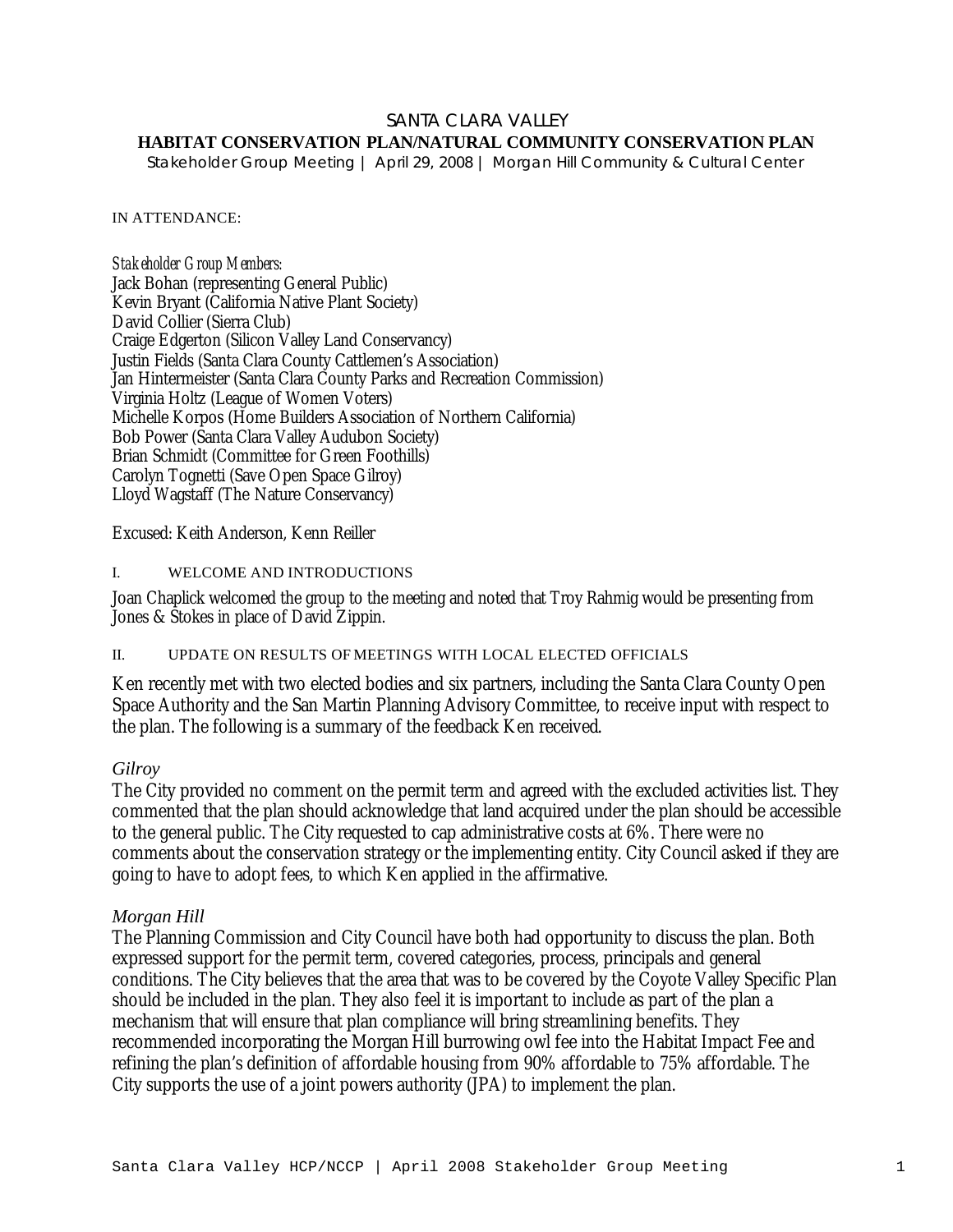#### *San Jose*

The City of San Jose has questions and concerns about the uncertainties of adding species over time, including the creation of new impact fees. They also requested information about how the plan treats agricultural activities. They recommended eliminating the zone intensification fee and recommended that the fee issue come back to City Council before the public draft is released.

## *Santa Clara Valley Transportation Authority*

The VTA provided no direct comments related to any of the seven areas. They required clarification on the definition of "take" and requested that the plan provide clear discussion of the benefits that compliance will bring.

## *Santa Clara Valley Water District*

There was some discussion regarding the timeframe of 40 years versus 45 years for land acquisition. There was also discussion about modifications related to the stream map. The District voiced concern regarding the inclusion of dairies and feedlots as covered activities.

## *Santa Clara County*

The Seven Policy Areas have been reviewed by the County Planning Commission and Parks and Recreation Commission. Board of Supervisors review will occur on Tuesday, May  $6<sup>th</sup>$ . The County Executive Office staff report will provide considerable detail on the projected high level of fees for rural single family houses.

The County provided strong direction for partners to maintain local control of the plan. The organizational structure of the Implementing Entity should provide direct accountability. In other words, members need to have a direct connection to the entity or government they represent. The staff report will recommend use of a JPA as the primary implementing entity.

## *Santa Clara County Open Space Authority*

Virginia reported back on the feedback provided by the Open Space Authority. The Open Space Authority agreed to consider being a plan permittee/partner. Sequoia Hall will make a statement regarding this topic to the Liaison Group this Thursday evening.

## III. DISCUSSION OF CHAPTER 8 (IMPLEMENTATION)

Before beginning discussion of the details of Chapter 8, Ken provided some overall comments about issues that may likely arise as part of future discussion. Since the HCP process focuses on terrestrial species and the land reserve system, Ken anticipates requests to add more detailed conservation actions for the whole stream system. Without an integrative approach, upstream improvements can lose value, which means that it may be necessary to refine proposed stream conservation activities to involve downstream parts of the system that are not part of the reserve system. The stream aspect of habitat conservation could require that the plan include a notable public education component that includes activities for volunteer involvement.

Joan opened discussion of Chapter 8 by introducing Troy Rahmig who framed the discussion for the group. Troy began by asking stakeholders to consider the following elements when providing input: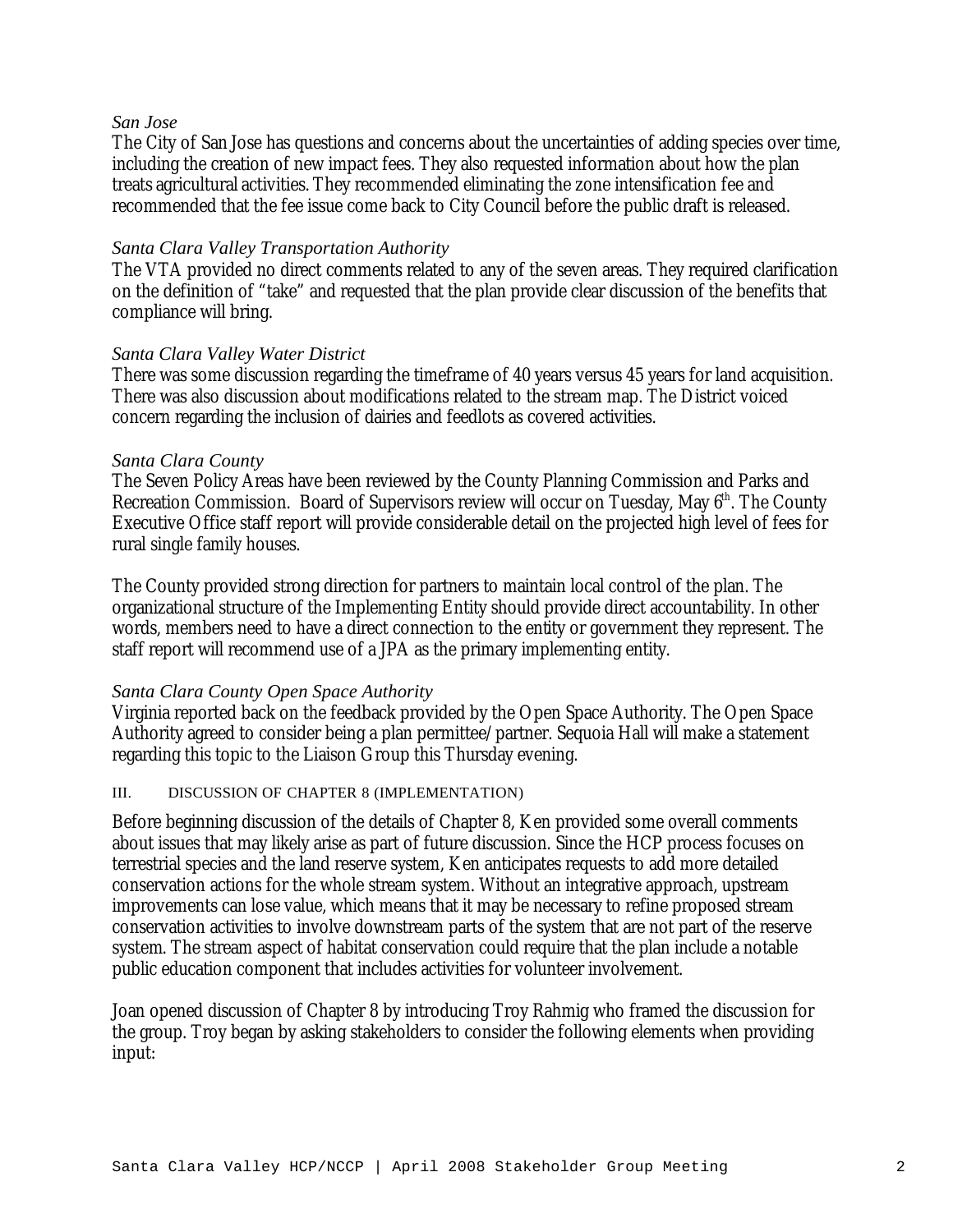First, he requested guidance related to the structure of the Implementing Entity and noted the tendency of jurisdictions to be supportive of creating a JPA. How will other groups (wildlife agencies and technical groups) interact with this entity? How will entities interface with the Implementing Entity?

Second, how will easements look in the plan?

And finally, how will the data be tracked for this project over time? Should plan progress be measured by the number of acres conserved and the number of acres impacted? This is an important piece because setting performance measures is how we ensure that the plan remains in compliance.

Carolyn began the discussion of Chapter 8 by noting the concern over fees was a recurring theme. Who truly sets fees? Will plan partners set them?

According to Ken, wildlife agencies insist that the plan is tied to a budget that works. Local governments have flexibility in determining plan-related expenses and identifying revenue needs. NCCP guidelines request that enhancement be a part of the plan, which means that the plan budget must also address enhancement costs. There is a growing sense among jurisdictions that fees are an insurance policy intended to spread risk so that particular projects don't bear the brunt of funding plan requirements.

Jack requested clarification on the terms "permit" and "permittee" as used in the plan. Terminology used in the plan should differentiate between a take permit and a habitat conservation permit. Similar confusion arises when using "permittee" to refer both to applicants and partners.

Bob brought up the need to ensure that science advisors play a strong role in the plan. How do we plan so that the common disconnect between scientific recommendations and action does not play out in the case of HCP implementation?

Troy responded to Bob's concern, stating that while science advisors may not have a seat on the Governing Board, they will play an important advisory role. The "teeth" behind the science will continue to come from regulatory agencies. Wildlife agencies will be heavily involved in the process, particularly during the first couple of years of implementation. Ken added that the central role of the Implementing Entity in integrating scientific data into decision-making is discussed generally in section 8.3.2, and this would be the appropriate section to amend to address concerns. Currently, partners do not envision having a formal science advisory group that meets regularly since so much of the relevant expertise will link to species and site-specific issues and knowledge.

Brian then shifted the focus of discussion to the challenge of tracking actions that fulfill mitigation requirements and those activities that provide habitat enhancement. What portion of lands acquired or protected under the plan will count towards mitigation and what portion will be set aside for enhancement projects? He expressed strong concern that the plan as written will allow enhancement projects to be counted towards mitigation.

Accounting for enhancement will pose the primary challenge. Accounting for mitigation will take place according to the principal that x acres of impact translate into x acres of land purchased to mitigate that impact. Enhancement will only be tracked insofar as mitigation is tracked accurately.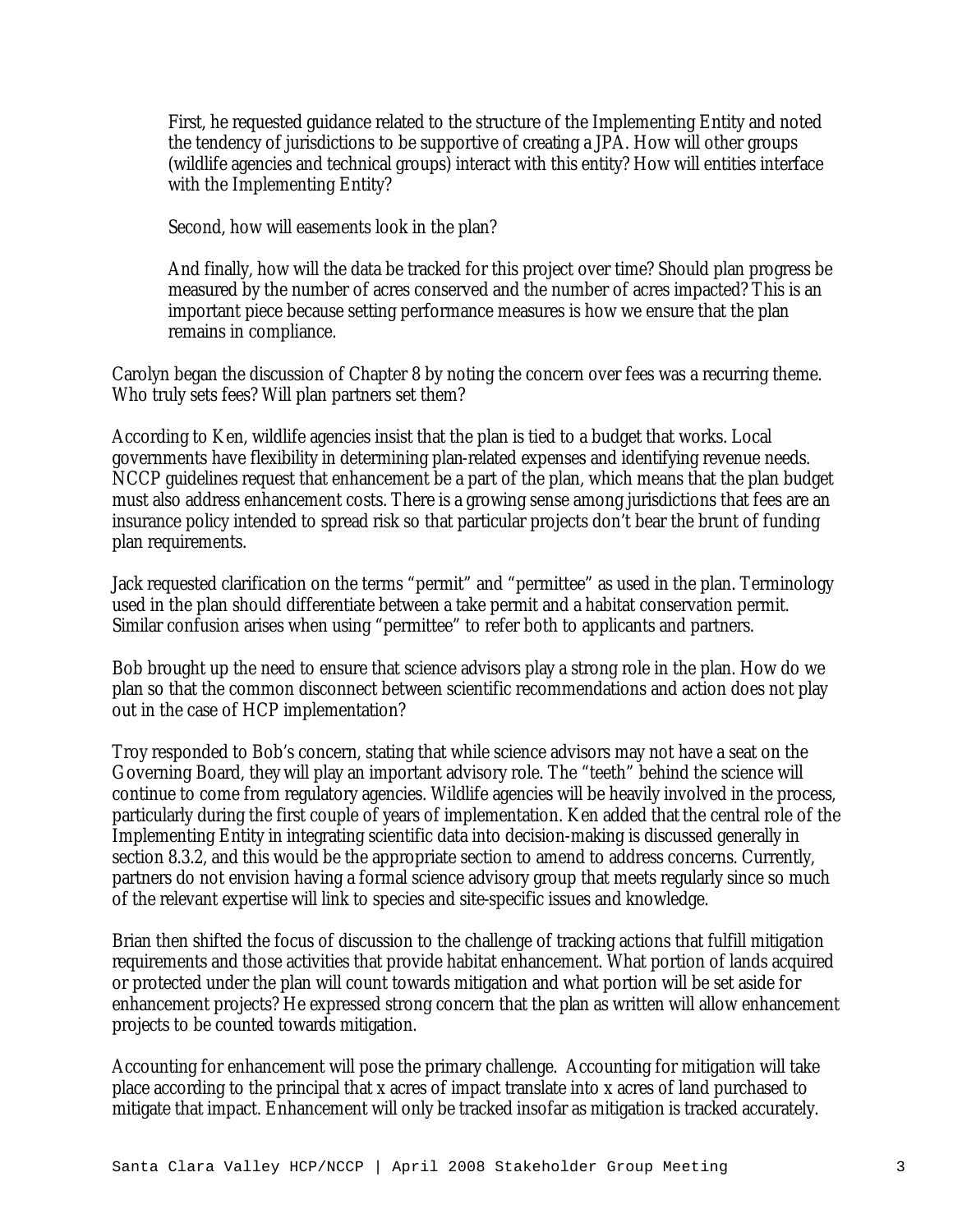The assumption is that whatever land is left over (whatever land beyond what is required for mitigation) will count as enhancement.

Ken affirmed that partners and stakeholders have voiced consistent concern over using land purchased for conservation and enhancement to mitigate private development impacts. Jan requested that this issue receive greater attention and that how the plan clarifies this is addressed. Brian stated that he does not want to see groups like the Nature Conservancy buying land that is also used to offset private development impacts. Similarly, approved funding from the County Parks Charter Fund should not be used for mitigation. This should include mitigation for the construction of County roads as well as mitigation for development. To avoid the problem of "mixing impact with enhancement," Brian suggests that the willingness of the landowner determines whether or not land can be counted towards meeting mitigation requirements.

There were a number of questions and concerns raised with respect to the Stay-Ahead Provision (8.6.1, p. 8-22), particularly related to the role of interim conservation (8.6.2, p. 8-27) in meeting Stay-Ahead requirements According to Jan, the plan should be amended to clarify whether lands purchased before passage of the plan and incorporated into the reserve system meet requirements under the Stay-Ahead Provision. He is concerned that being able to do so makes it easy to show progress when no new land has actually been acquired or conserved.

Brian asked a) how interim conservation credits will be made part of the Stay-Ahead Provision and; b) where acreage will come from to offset development impacts. Troy answered that the stay-ahead provision outlines what is required for the total permit term, and does not focus exclusively on meeting mitigation requirements. It is possible that partners may bring interim conservation lands into the reserve system and in doing so ensure appropriate management of land counted towards mitigation.

Troy also told the group that the Implementing Entity will be looking for mitigation opportunities from the start, which is why coordinating land acquisition before plan approval is important. FWS does a good job at funding acquisition from the beginning of HCP implementation. In this case, FWS recognizes that partners are beginning implementation with no fees in place.

Jack suggested that interim land acquisition be made a last resort and that plan language be strengthened to state that purchasing the land right away in the early stage of plan adoption be a requirement and not stated as a preference or recommendation.

Carolyn raised a question related to the Stay-Ahead Provision: what happens when we don't keep up with the requirement? What is the preferred approach and is the list of potential solutions (8-24) shown in order of priority or preference?

According to Troy, there is no special sequence to the list of solutions and they are not in priority order. There are several ways to address a situation in which the Stay-Ahead Provision is not met. Similarly, there is a need for some flexibility in how to respond. The approach taken would depend on the project, what its deficiencies are, and what the reasons are for those deficiencies.

Virginia recommended amending language describing interim conservation requirements (8-27) to state that these requirements do not apply to state and county parks.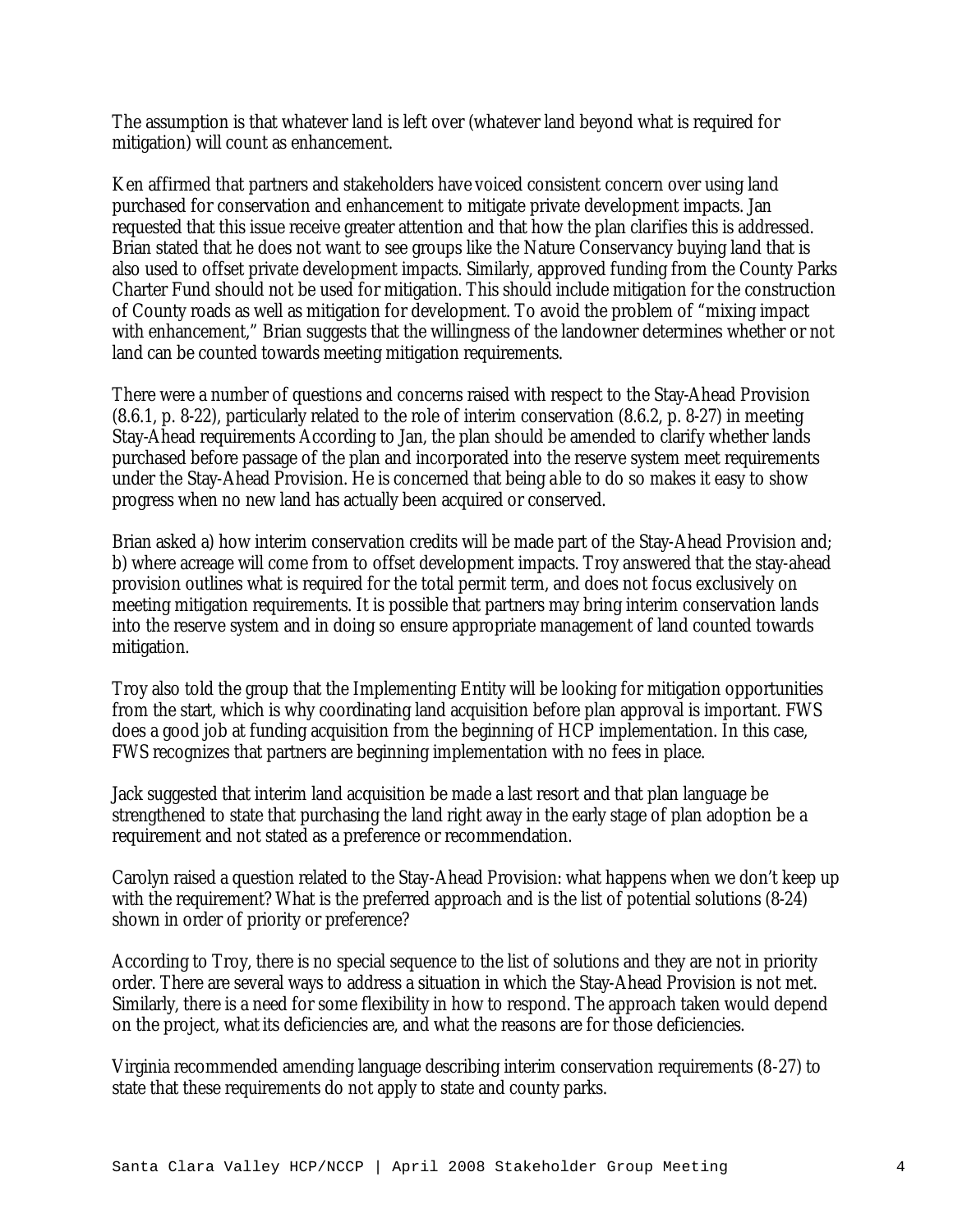David requested further clarification of the term "enhancement," and asked whether enhancement refers to purchasing land or managing land. Troy agreed that enhancement is a term subject to interpretation, but made clear that here it refers to purchasing land, improving management and monitoring to demonstrate habitat enhancement.

Troy noted the importance of establishing goals against which to measure enhancement to determine whether projects and activities they are successful.

Jack requested that the group seriously consider the plan's long-term functionality. Troy agreed, stating that the plan should be advised by lawyers. In many southern California plans this is handled as a separate agreement and referenced in the plan.

Carolyn referred to roles and responsibilities of the Implementing Entity (8-1, 8-2). Presuming that the Implementing Entity would take the form of a JPA, would the JPA then act as the Governing Board?

Ken responded to Carolyn's question about the respective roles of the Implementing Entity and Governing Board by clarifying that the chapter does not make a statement about what the organizational format of the Implementing Entity will take. If it does take the form of a JPA, the JPA (an authorized organization) should be composed of members of elected bodies. Ken is not sure what other local ordinances or policies need to be in place before this can happen.

Because of the number of contracts under the plan and the need for particular expertise in contract management and plan implementation, the JPA would need some staff structure. This could take the form of dedicated staff or hired consultants with the necessary legal, biological, planning expertise. Where possible, Ken recommends that staff support be acquired via contracts with entities that already have this expertise.

Carolyn then requested clarification related to the public's role (8-17), noting that plan language is confusing. She believes that there needs to be more opportunity for a public advisory committee to be involved in plan implementation and does not think that an annual meeting is sufficient. Ken referred her to Section 8.2.7 (8-6), which also discusses the role of the public. He suggested that language be added to state the Implementing Entity shall create a public advisory body.

Justin then requested that a paragraph be included in the discussion of easements on cultivated lands (8-34) to address the use of easements on grazing lands. At this point, the plan does not refer to easements on grazing lands.

Referring to section 8.6.5, "Willing Sellers" (8-37), Justin then asked if the first bulleted option for consideration in the case of a key landowner being unwilling to sell is applicable to partners as well. Ken replied that nothing in this plan would limit the existing power of agencies to exercise eminent domain. In theory, eminent domain could be applied for mitigation purposes, though this is unlikely to occur.

Jack requested that the plan include a glossary or section that defines terms as part of each chapter to improve clarity and usability.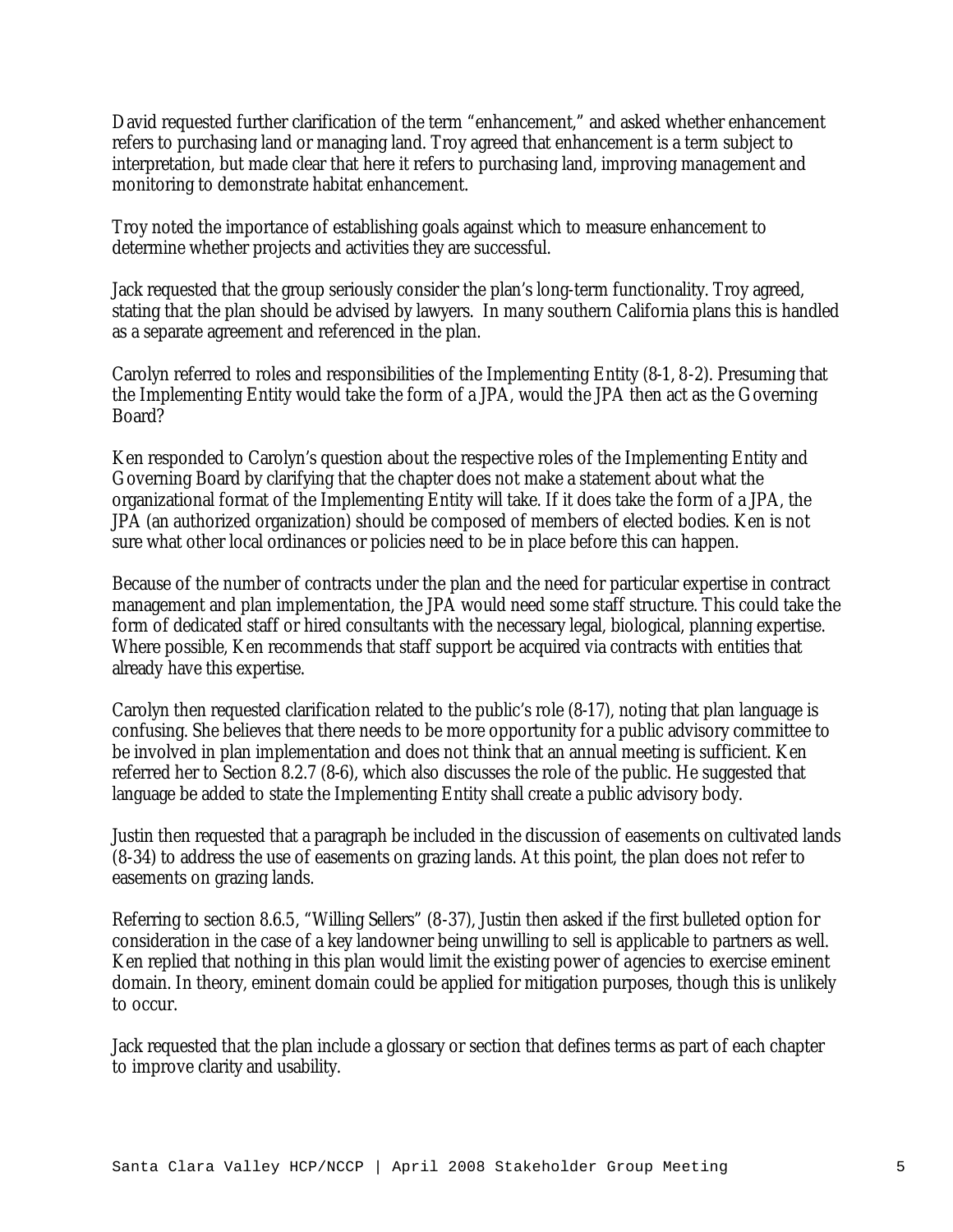In reference to Section 8.3, "Responsibilities of the Implementing Entity," David suggested that the stakeholder group recommend that the Implementing Agency hire a minimal group of core staff. This is important so that the IE includes "knowledge carriers." He noted that he can't imagine having a set of consultants carry out the outlined series of tasks (8-7 – 8-9).

Ken affirmed that hiring staff will help meet the need for organizational memory and consistency. David agreed, noting how important it is to have "people whose primary purpose is the success of the plan." Similarly, Troy stated that habitat conservation plans that have a core, dedicated group are among the more successful. Lloyd provided a local example of the importance of allegiance by comparing the BTA and Flood Prevention Authority.

Brian stated that the plan should include a new provision to ensure temporal accountability for mitigation. According to Troy, FWS requires an annual report that demonstrates that mitigation requirements are being met.

Jan expressed concern related to the in lieu provision of providing land instead of paying fees. What is described in the plan as last resort may often become first resort. He noted local agencies are at times proponents of development projects, and so there is potential for conflict when they are reviewing mitigation activity. For this reason, it may be necessary to have someone moderate the process of making "land in lieu" decisions with respect to fulfilling mitigation needs and related reporting. It may be necessary to receive input from an independent scientific consultant or advisor to make sure that any land provided in lieu of fees will fit with the plan's conservation strategy and is consistent with the principles of the reserve's design.

Jan expressed strong support for Section 8.7, "Roles and Responsibilities in Reviewing Applications for Take Authorization," in that it is clear about the relative roles of different entities. He requested that other roles outlined in the plan be more clearly defined.

Jack stated that review by a citizen advisory group prior to final approval could provide the independent review that Jan would like to see. He offered the Open Space Authority Citizen Advisory Committee as a model. Troy reminded the group that establishing a public forum to advise on such decisions may not be appropriate in light of the need to ensure confidentiality to landowners.

Ken noted that to meet this need for independent review, an alternative model for the Implementing Entity could be used in which the Implementing Entity would include representatives from conservation trusts or non-governmental organizations. The CAC and OSA have used this model successfully in the past.

David recommended that spending money to manage land should be kept independent of expenses related to monitoring.

To ensure that a landowner is in compliance with an easement agreement, Brian recommended including a provision in the plan (see Easements on Private Land, 8-31) allowing entry onto private land. Troy referred Brian to language already included at the top of 8-33 and expressed that details such as this are generally written into the easement itself.